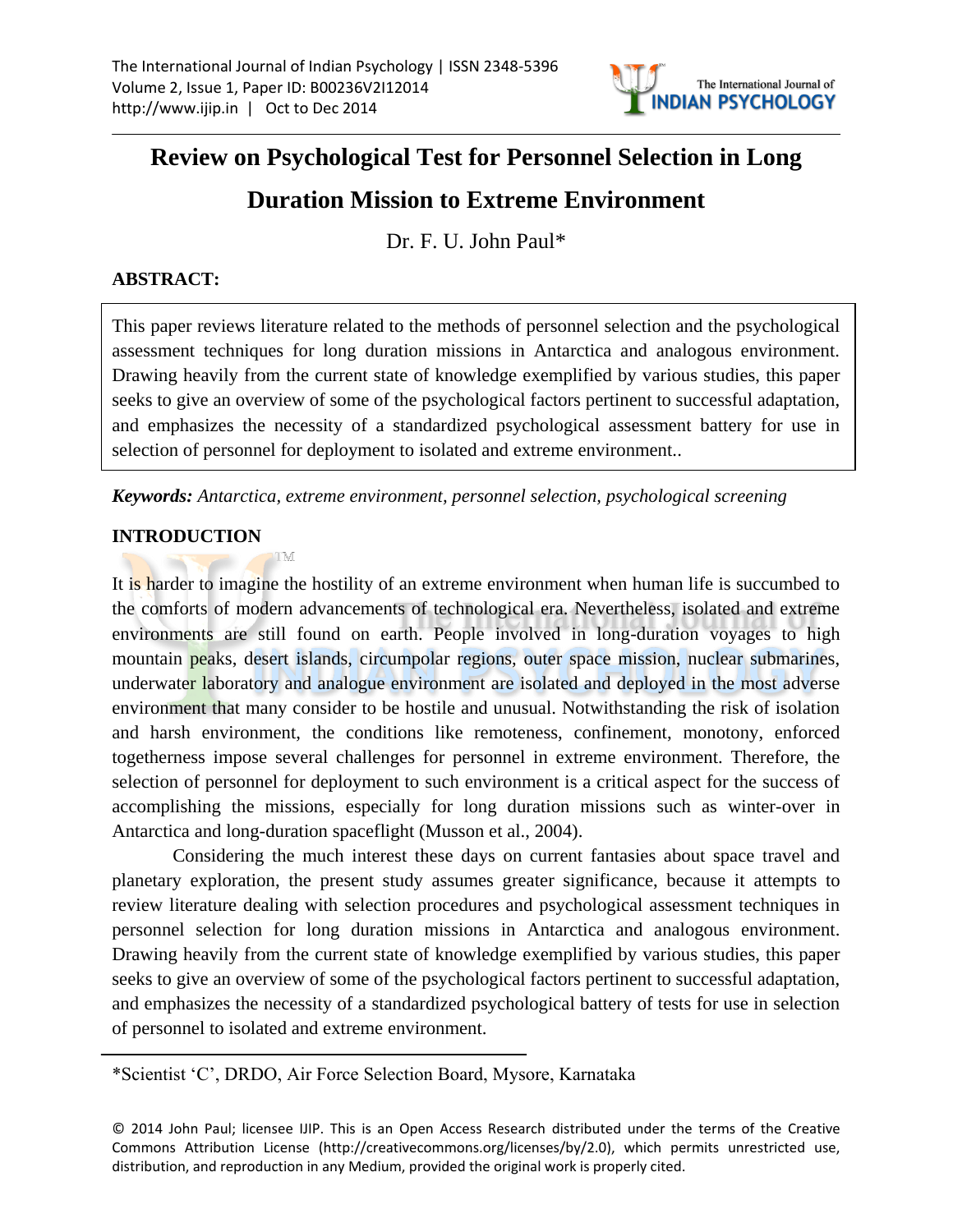#### **Methods of Personnel Selection in Antarctic and Space mission programmes**

In 1913, Shackleton, who is one of the first to be confronted with selection criteria, placed a newspaper ad that stated:

*Men wanted for hazardous journey. Small wage, bitter cold, long months of complete darkness, … Safe return doubtful…. and recognition in case of success.* (Taylor, 1987, p. 17).

In the early days, the leader himself chose the members for the expedition, and the members were often the people whom the leader knew personally (Smith, 1961). On examining the selection criteria for successful Antarctic winter-over of British men, Paterson (1978) adjudged the ideal candidate as introverted, reserved, trusting, intelligent, self-sufficient, independent, and forthright.

Crocq, Rivolier, and Cazes (1974) described the elaborate selection procedures for French stations. Each applicant completes medical and biographic questionnaires, followed by an interview with a psychiatrist, and completes personality and intelligence tests, followed by an interview with a psychologist. This data is then matched with the subjects' performance in the Antarctic, including medical and emotional symptoms, station leader"s report, physician"s report, and efficiency, to validate the selection criteria (Rothblum, 1990)

Nowadays, most countries have adopted some form of psychological screening and selection to minimize the risk of poor psychosocial adaptation and decrements in task performance. The selection procedures include formal clinical psychological or psychiatric evaluations and psychological tests (Lugg, 2005), followed by the time–tested methods of personal interviews with mission administrators and former expeditioners. Psychiatric criteria are usually used for "selecting out" individuals who are not suitable for mission because of a personality or psychiatric disorder, or who may be at high risk for such disorders (Palinkas, Johnson, Boster, 2004). Psychological criteria are usually used for "selecting in" individuals with desirable characteristics, in an attempt to predict human adaptation and performance in these environments (Santy, 1994; Kanas & Manzey, 2003).

Isolation and the life-threatening external environment are thought to be so stressful that only those with the "right stuff" could stand up to the challenge (Santy, 1994). Therefore, in the "selecting out" stage, candidates with inadequate preparation, overt psychopathology, and problematic life history are removed from further consideration. Interviews, biographical data, and tests (both objective and projective) are typically used. This screening has been emphasized because selectors view the environment as psychologically dangerous and "pathogenic" (Antonovsky, 1987).

The purpose of "selecting in" stage is to choose the best of the remaining candidates. Thus, the most challenging part of the selection process is "selecting in". To select in means identifying the applicants who are especially well suited for coping and for producing high performance in collaboration with others (Grant et al., 2007). Criteria regarding what constitutes desirability probably vary only slightly from environment to environment (Suedfeld & Steel, 2000).

A number of countries have systematic programs for selecting personnel for longduration mission to outer space and polar expeditions. For example, Antarctica national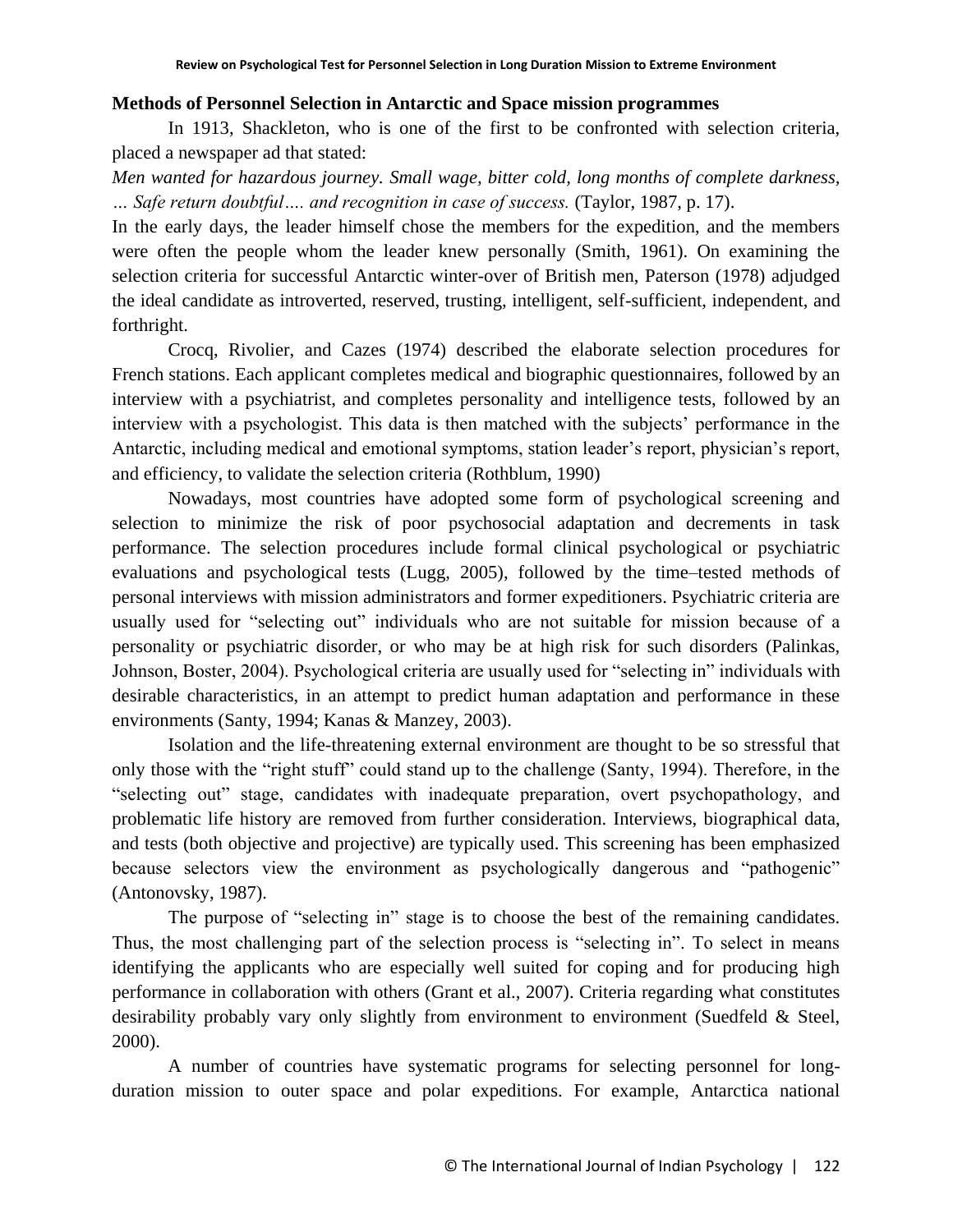programmes from USA, Canada, Chile, French, New Zealand, and Australia use psychological battery of selection, while the selection panel from UK chooses to do without it (Olson, 2002, Grant et al., 2007). The British Antarctic Survey (BAS) has no psychological evaluation in selection of personnel. Instead, selection is based on the professional judgment of experienced Antarctic staff who rely on operational criteria and interviews and a general medical examination. The latter includes only the most basic mental state assessment (Grant et al., 2007). The Russian space program uses a massive array of interviews and tests, with one stress test requiring a group of candidates to drive a small car cross country, which assesses group compatibility (Suedfeld & Steel, 2000). The National Space Development Agency of Japan uses personality questionnaires, projective tests, encounter groups, participant observations, and interviews in attempting to select for positive social interaction characteristics (Santy, 1994). The winter-over Indian Antarctic expedition members undertake a battery of medical and psychological tests to qualify before the onset of expedition (John Paul et al., 2010). Unlike Antarctic national programmes, there is usually an explicit intellectual assessment in space programmes. Some psychological inventories such as NEOFFI (the "Big Five" personality inventory) and PCI (Personal Characteristics Inventory) are used in some of the Antarctic national programmes and space programmes (Steel et al., 1997; Musson et al., 2004). There is no validated psychological assessment tool for use in selection of personnel for service in Antarctica and analogous environment. It is also suggested that to include psychological inventory in the selection methods increases the chance of identifying good performers and reduces the chance of selecting poor performers (Musson et al., 2004; Grant et al., 2007).

#### **Psychological factors related to isolation and extreme environment**

Psychological adaptation to isolated, confined and extreme environment varies with factors such as personality traits, physiological characteristics, and the significant influence of environment on behavioural functioning. A number of researchers have investigated psychological factors related to the prolonged isolation and extreme envionrment. The most common symptoms associated with the austral winter in Antarctica are depression, irritability, aggressive behavior, insomnia, difficulty in concentration and memory, absentmindedness, and the occurrence of mild fugue states known as "long-eye" or the "Antarctic stare" (Palinkas et al., 1995; Palmai, 1963). For instance, during the 1989 winter season at McMurdo station, 62.1% reported feeling depressed; 47.6 % reported feeling more irritable than usual; and 51.5% reported difficulty with concentration and memory (Palinkas, 1992). Collectively, these symptoms are referred to as the "winter-over syndrome" (Strange & Youngman, 1971).

During the long winter-over periods in Antarctica, personnel have reported increases in depressive mood, psychosomatic complaints, and interpersonal conflicts, and a decrement in work performance (Bhargava et al., 2000; Ikegawa et al., 1998; Palinkas and Johnson, 1990). Likewise, there are anecdotal and behavioural evidence from space missions that crewmembers have lapses of attention, emotional liability, psychosomatic symptoms, irritability toward others, and a considerable decline in vigor and motivation (Kanas and Manzey, 2003; Suedfeld, 2005).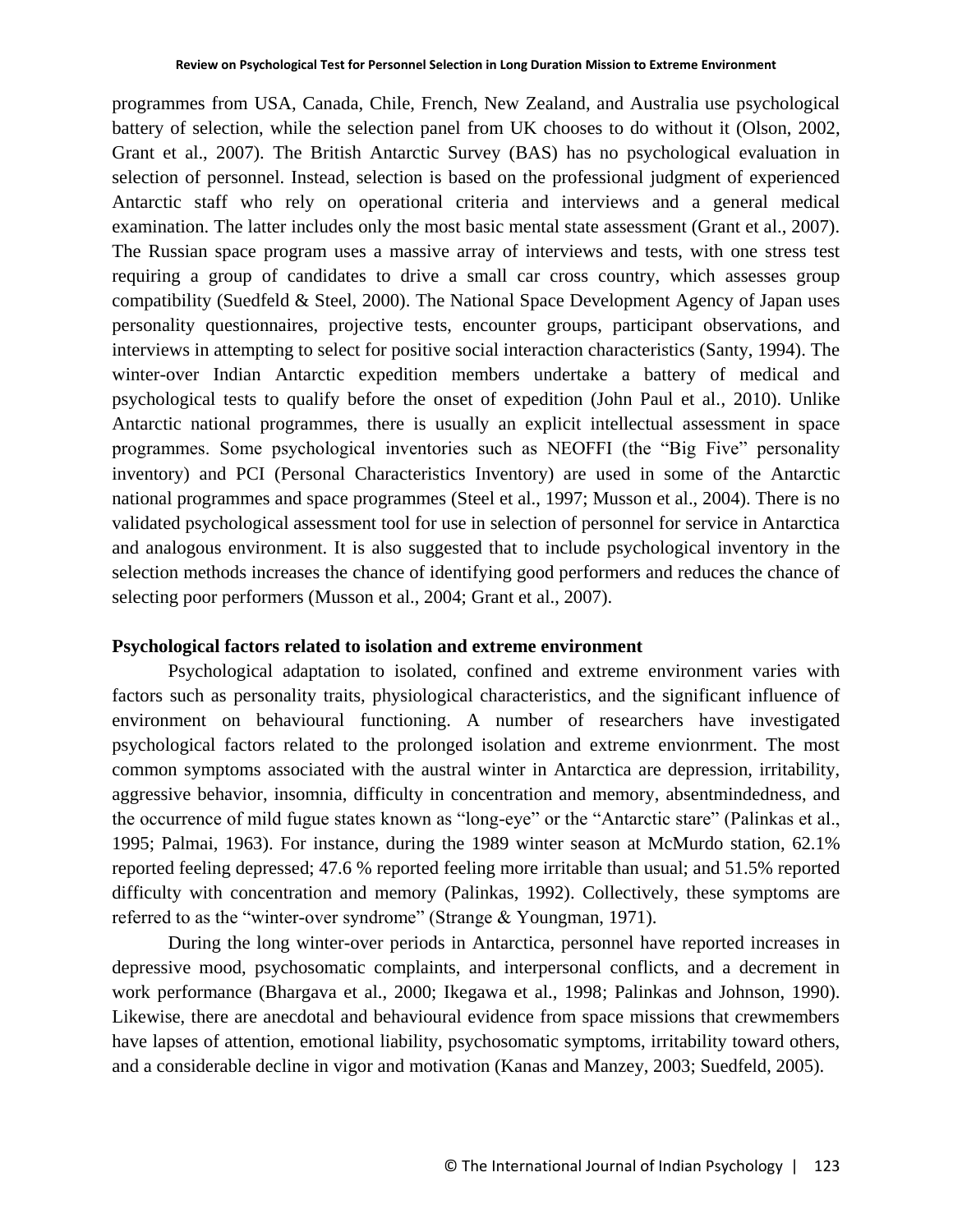Nevertheless, other studies have found that isolation and confined environments are no more stressful than other environments (Suedfeld and Steel, 2000), and that high motivated and self-selected individuals who volunteer for such long-term missions are capable of maintaining high levels of performance over long periods of time (Palinkas et al., 2000)

Personnel who volunteer for long duration mission to Antarctica and Space mission programmes seem to possess common characteristics that differentiate them from people in general. Natani and Shurley (1974) found that individuals who adapt best to the Antarctic are those with good social skills who can also function in a monotonous, crowded environment without irritating their co-workers. Natani and Shurley (1974) labeled such individuals who adapt well to Antarctic living conditions as "professional isolates" (Rothblum, 1990). Succeeding the findings of several investigators, Palinkas (2003) stated that low expectations of the performance of fellow crew members and low need for social interaction are good characteristics of personnel living in isolated and confined environment.

Steel et al. (1997) observed that Antarctic expeditioners scored higher on measures of extraversion and openness to experience and lower on measures of neuroticism than population norms. In a prospective screening study of Antarctic winter-over personnel, the best performers were characterized by low levels of neuroticism (emotional liability), low desire for affection from others, low levels of boredom, low need for order, and a high tolerance for lack of achievement (Palinkas, et al., 2000). High achievement orientation and low stress reactivity have been found to be predominant characteristics in Antarctic scientists (Butcher and Ryan, 1974), and astronaut applicants at NASA (Musson et al., 2004).

On the basis of numerous reports of different expedition teams, a personality trait termed "absorption" has been identified (Atlis et al., 2004; Kahn and Leon, 1994; Leon et al., 1989). This characteristic refers to the ability to become highly engrossed in a particular activity to the exclusion of attending to other events that are happening around the person. For example, becoming so engrossed in the beauty of the Antarctic landscape that the monotony of the extensive physical exertion in a cold and windy environment is not processed as uncomfortable (Sandal, Leon, & Palinkas, 2006). This unique characteristic of engagement in the beauty of the environment or becoming highly engrossed in a particular task would likely to result in successful adaptation for an extended period of time in isolated and extreme environment.

Among established personality approaches, the "Big Five" model (Costa & McCrae, 1991) has considerable face validity for selection programs (Suedfeld & Steel, 2000). High scorers on neuroticism which is related to Gunderson's "emotional stability" dimension are clearly a select-out criterion. Whereas, high scorers on conscientiousness, related to Gunderson"s "task ability" and agreeableness (Gunderson"s "sociability") would clearly be favourable signs for select-in criterion (Suedfeld & Steel, 2000). The other two dimensions namely extraversion and openness to experience have mixed indicators (Suedfeld & Steel, 2000).

### **Standardization of psychological test for use in personnel selection**

As highlighted in previous section, the wide range of psychological factors associated with isolation and extreme condition has led the researchers to use a number of psychological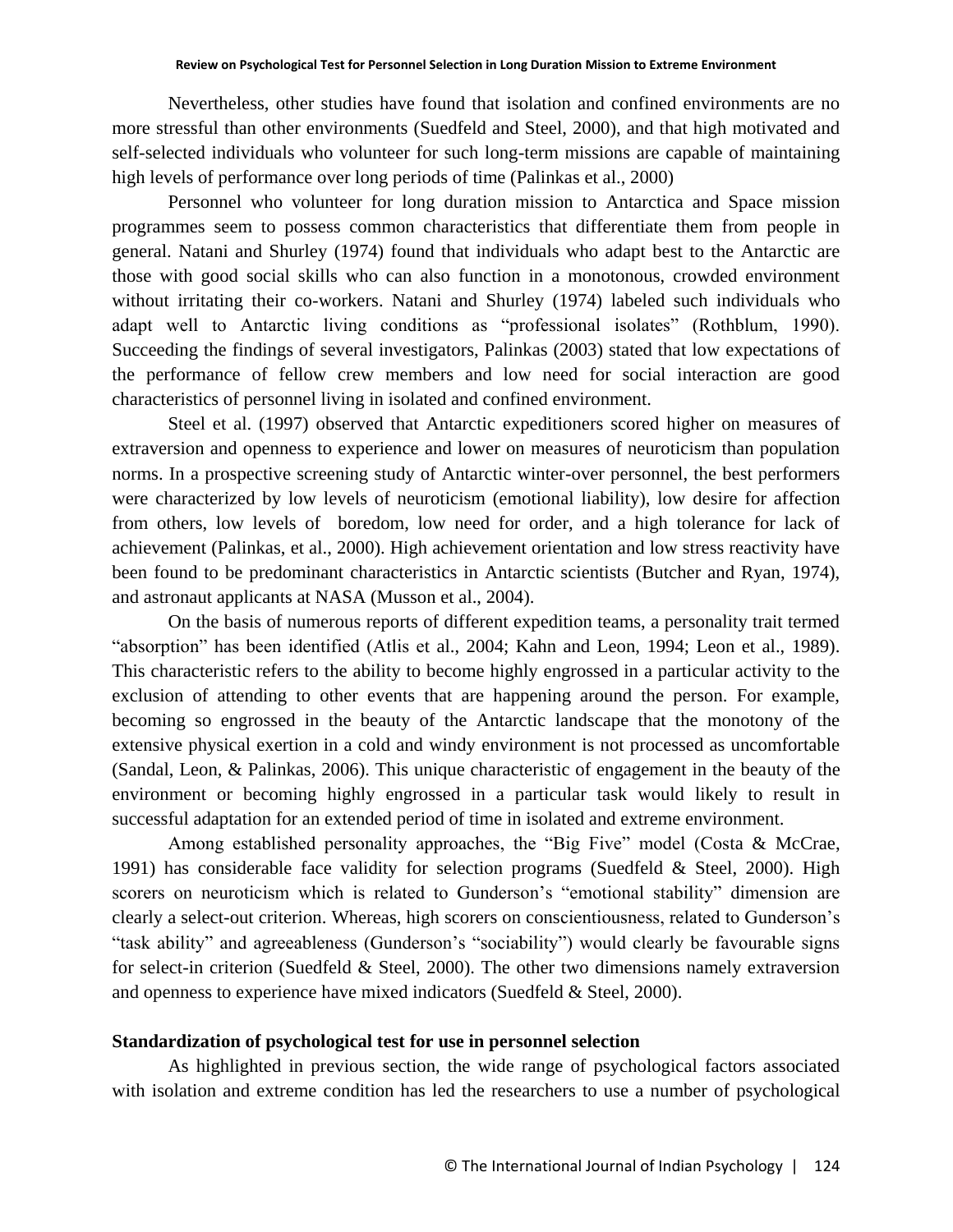inventories for evaluation of personnel in selection for deployment in isolated, confined and extreme environment. In most cases, the various psychological tests that are administered for screening an individual have no validation for use in selection of personnel to extreme environment such as space. In an attempt to validate a psychological test for use in selection of Antarctic personnel, Grant et al., (2007) developed the Selection of Antarctic Personnel (SOAP) battery which consisted of nine well-known psychological instruments. The aim of SOAP was to investigate whether standard psychological tests can predict how people actually will adapt to and cope with winter life in Antarctica. This study found no significant agreements between those actually selected by the British Antarctic Survey (BAS) panel and the selection one would have recommended based on the psychological test profiles of SOAP battery. As one of the reason for lack of significant agreement, it was stated that the interview boards based their selection on factors other than personality, social skills, and motivation, as these were not measured by the SAOP battery (Grant et al., 2007). Nevertheless, further research, in similar lines, is required for improvements in selecting out and selecting in personnel for isolated and extreme environment.

#### **CONCLUSION**

The criteria of selection process for deployment of personnel to isolated and extreme environment have been sharpened over the years so that incidences of severe psychological maladjustment and psychopathology are rare. Psychologists who are involved in selection or screening of personnel for service in isolated and extreme environment, such as Antarctica, have a large pool of potential volunteers who could manage the required technical work, yet who may have difficulty in coping with the extreme isolation and stressful living conditions. Therefore, the selection procedure must deal with important factors that are identified as unique or good characteristics of personnel living and working in isolated and extreme environment. The selection process, rather than selecting out psychopathological tendencies, should select in the desirable characteristics as suggested by several investigators. With respect to selection of personnel, there remains a need to develop a standardized psychological assessment battery for use in deployment of personnel in isolated and extreme environment. Also, research is required to develop a comprehensive psychological instrument with all personality and performance components that would optimize the select-in process.

#### **REFERENCES**

- 1. Antonovsky, A. (1987). *Unraveling the Mystery of Health: How people manage stress and stay well*. San Francisco: Jossey-Bass.
- 2. Atlis, M.M., Leon, G.R., Sandal, G.M., & Infante, M. (2004). Decision processes and interactions during a two-woman traverse of Antarctica. *Environment and Behavior*, 36, 402-423.
- 3. Bhargava, R., Mukerji, S., & Sachdeva, U. (2000). Psychological impact of the Antarctic winter on Indian expeditioners. *Environment and Behavior*, 32 (1), 111-27.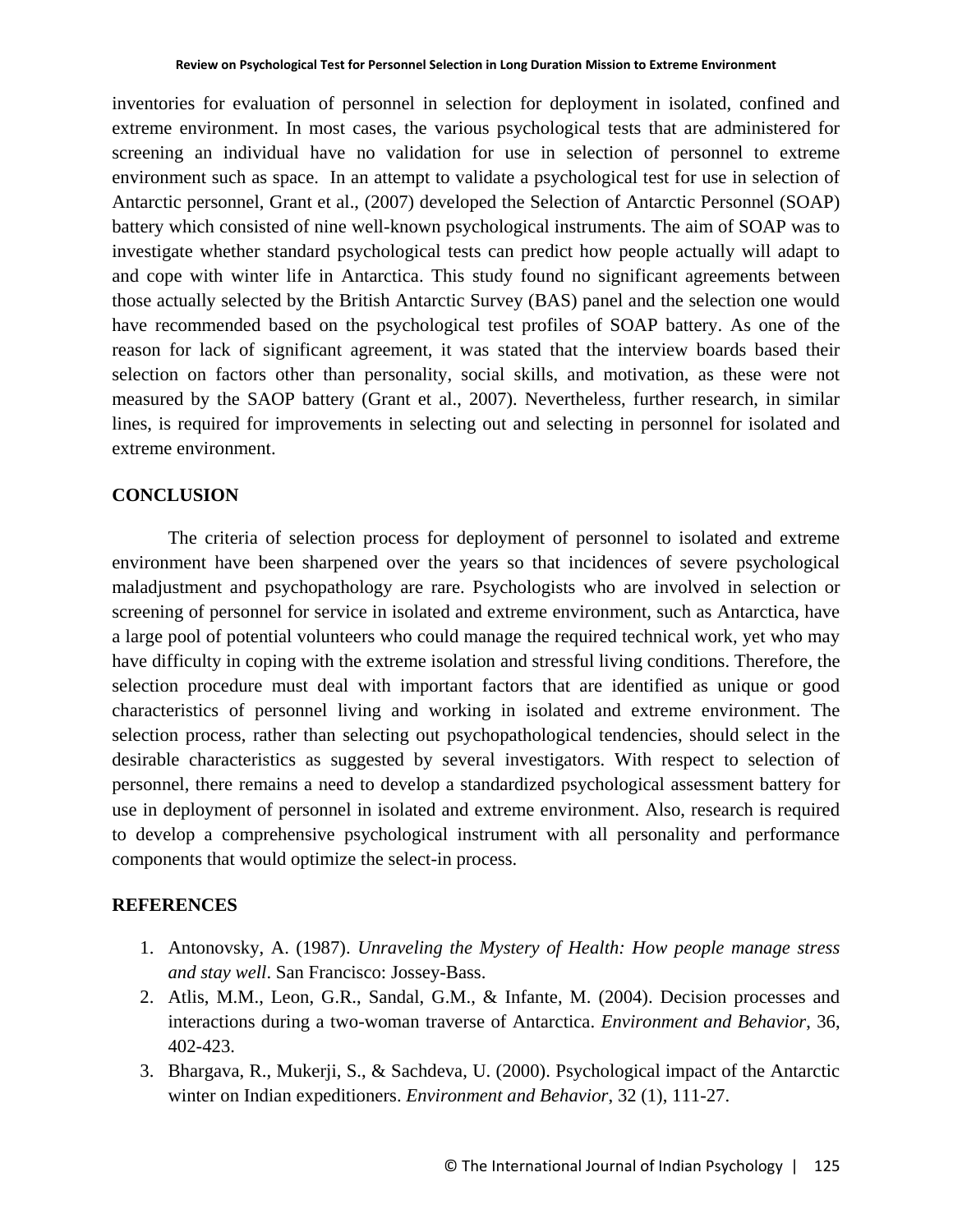- 4. Butcher, J.N., & Ryan, M. (1974). Personality stability and adjustment to an extreme environment. *Journal of Applied Psychology*, 1, 25-44.
- 5. Costa, P.T. & McCrae, R.R. (1991). *Revised NEO Personality Inventory and NEO Five Factor Inventory.* Lutz, FL: Psychological Assessment Resources, Inc.
- 6. Crocq, L., Rivolier, J., & Cazes, G. (1974). Selection and psychological adjustment of individuals living in small isolated groups in French Antarctic stations. *Antarctic Bibliography*, 7, 228.
- 7. Grant, I., Eriksen, H.R., Marquis, P., Orre, I.J., Palinkas, L.A., Suedfeld, P., Svensen, E., & Ursin, H. (2007). Psychological selection of Antarctic personnel: the "SOAP" instrument. *Aviation, Space, and Environmental Medicine*, 78, 793-800.
- 8. Ikegawa, M., Kimura, M., Makita, K., & Itokawa, Y. (1998). Psychological studies of a Japanese winter-over group at Asuka Station, Antarctica. *Aviation, Space, and Environmental Medicine*, 69, 452-60.
- 9. John Paul, F.U., Mandal, M.K., Ramachandran, K., & Panwar, M.R. (2010).Cognitive performance during long-term residence in a polar environment. *Journal of Environmental Psychology*, 30, 129-132.
- 10. Kahn, P.M., & Leon, G.R. (1994). Group climate and individual functioning in an all women"s Antarctic expedition team. *Environment and Behavior*, 26, 669-97.
- 11. Kanas, N., & Manzey, D. (2003). *Space psychology and psychiatry*. Kluwer Academic Press, Dodrecht.
- 12. Leon, G.R., McNally, C., & Ben-Porath, Y.S. (1989). Personality characteristics, mood, and coping patterns in a successful north pole expedition team. *Journal of Research Personality*, 23, 162-179.
- 13. Lugg, D.J. (2005). Behavioural health in Antarctica: implications for long-duration space missions. *Aviation, Space, and Environmental Medicine*, 76(Suppl), B74-B77.
- 14. Musson, D., Sandal, G.M., & Helmreich, R.L. (2004). Personality characteristics and trait clusters in final stage astronaut selection. *Aviation, Space, and Environmental Medicine*, 75, 342-349.
- 15. Natani, K., & Shurley, J.T. (1974). Sociopsychological aspects of a winter vigil at south polar station. In: Gunderson EKE, ed. *Human adaptability to Antarctic conditions.*  Washington, DC: American Geophysical Union, 89-114.
- 16. Olson, J.J. (2002). Antarctica: A review of recent medical research. Trends in Pharmacological Sciences, 23(10), 487-490.
- 17. Palinkas, L.A & Johnson, J.C. (1990). Social relations and individual performance of winter-over personnel at McMurdo Station. *Antarctic Journal of the United States*, 25, 238-240.
- 18. Palinkas, L.A. & Browner, D. (1995). Effects of prolonged isolation on stress, coping, and depression. *Journal of Applied Social Psychology*, 25, 557-576.
- 19. Palinkas, L.A. (1992). Going to extremes: The cultural context of stress, illness and coping in Antarctica. *Social Science and Medicine,* 35, 651-664.